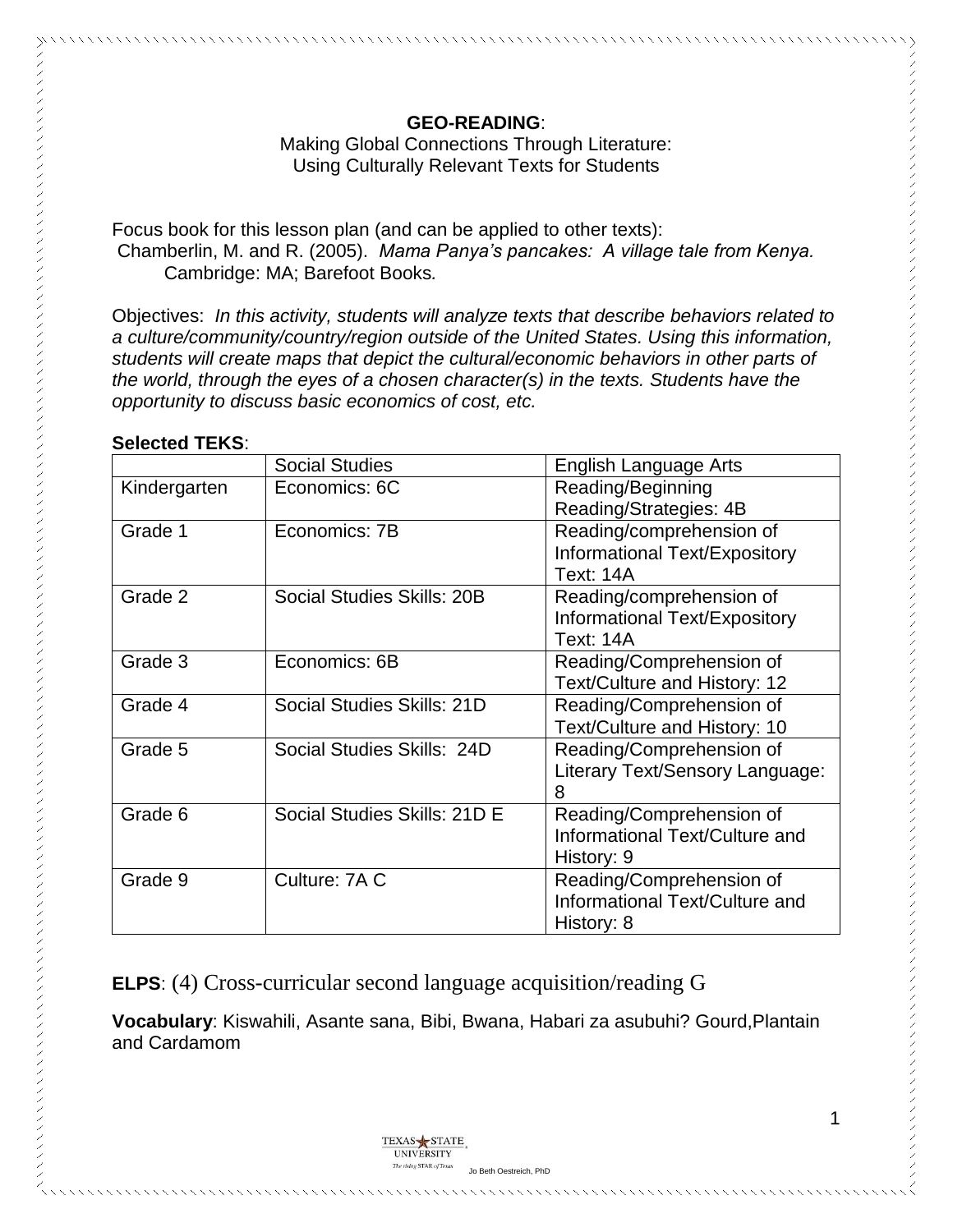*1.* Present students with a culture card of Kenya and ask them about their prior knowledge of Kenyan culture. Facts can include: The capital of Kenya is



Nairobi; A national symbol of Kenya is a coat of arms ( ); Kenya was named after Mt. Kenya.

- *2.* Distribute the book *Mama Panya's pancakes: A village tale from Kenya?*
- *3.* Have students break into pairs (varies on class size/books).
- *4.* Provide each group with a world map.

The rising STAR of Texas Jo Beth Oestreich, PhD

- *5.* Have students locate their city, state, country as well as information related to the global connection (ex. For this story: United States and Kenya). \*Note: for younger students, the teacher may need to guide students with this activity (either using projected maps, or an oversized map on the floor or desk top).
- *6.* Have students locate the map scale on the world map. Using the map scale, have students determine how long the border is between the United States and Kenya. (They can guesstimate too before they actually complete this task).
- *7.* Ask students if they know anything about the country of Kenya. Teachers can share a few facts about Kenya: English and Swahili are the two official languages of Kenya; Kenya shares Lake Victoria, with Uganda and Tanzania, the second largest fresh lake in the world; and most of the country's electricity is produced using Hydroelectricity/
- *8.* Distribute the book *Mama Panya's pancakes: A village tale from Kenya.*
- *9.* Have a student (or students) read the book aloud. As the students read the book, make certain they identify the characters, where they live, if they have had a similar experience stated in the story.
- *10.*After the reading, distribute oversized sheets of paper, posterboards, etc., markers, etc., and have the students sketch map the story. For example, the students could draw characters, events that occurred, provide their illustrated sequence of events, what surprised them the most, etc.
- *11.*Once the **sketch maps** are completed, have each group post and share their maps. You could also do a **carousel walk, around the world**, (mall walk, etc.) and have students interpret and describe what they think the other stories were about, etc.

NOTE: for vocabulary, you can use this at the beginning of the lesson to determine **prior-knowledge**, etc. and then springboard to explain what the terms mean and how they relate to the book.

> TEXAS STATE UNIVERSITY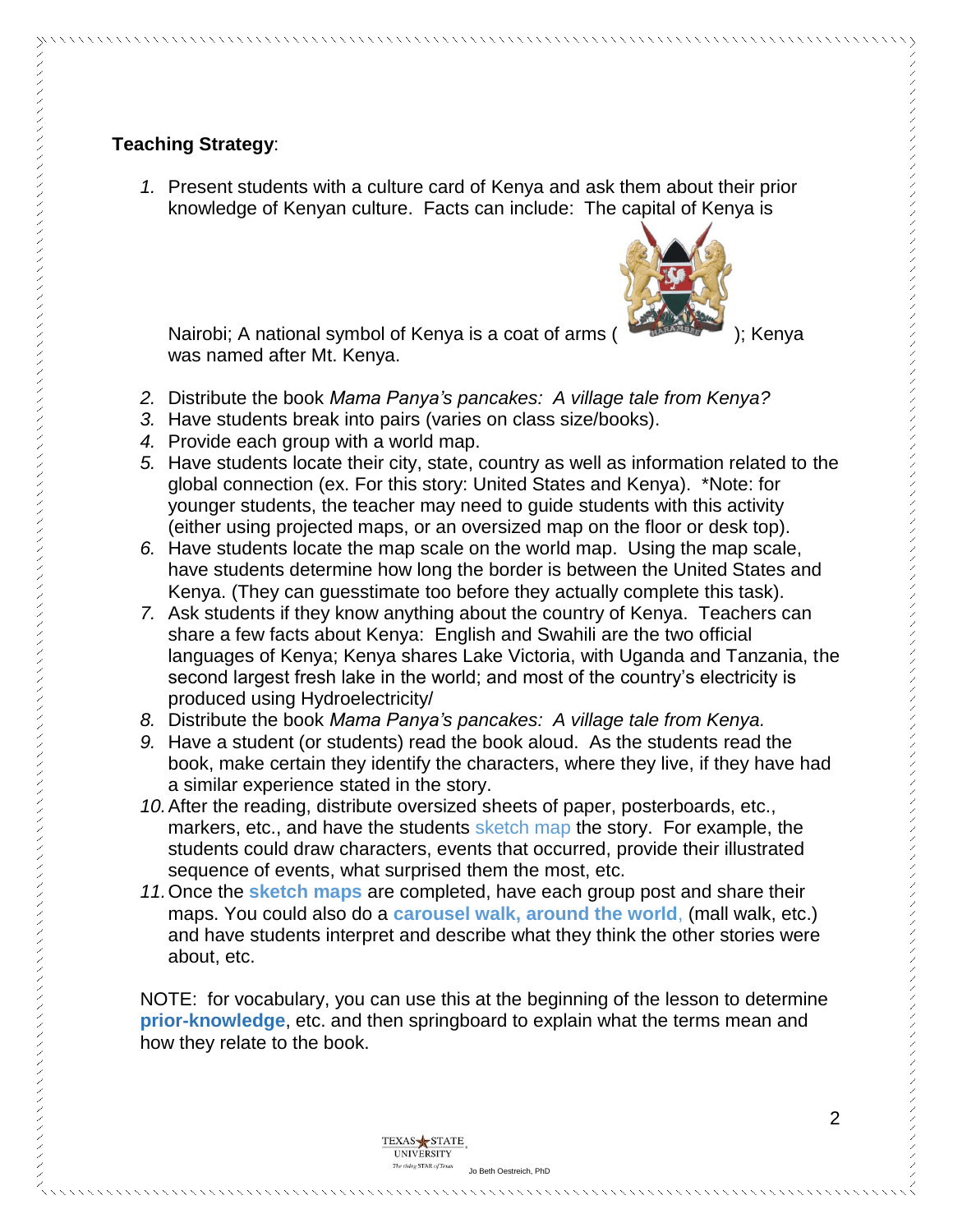**Extensions**: Students can create country cards (related to facts), things/ideas they learned from their story and relate it to similar experiences they have had or expand to basic economics (money available, cost, 'stretching money,' etc.).

## **Suggested Resources**:

- Create oversized images of the main characters from the books. An example is provided from the book.
- Bring artifacts related to the images described in the book.

Web sources:

# **Fun Facts about Kenya:**

<http://www.sciencekids.co.nz/sciencefacts/countries/kenya.html>

<https://www.cia.gov/library/publications/the-world-factbook/geos/ke.html>

### **Web images**:

http://www.kenyaembassyparis.org/about-kenya/national-symbols







Located on the Continent of Africa. The capital is Nairobi. Kenya gained independence from Great Britain in 1963.